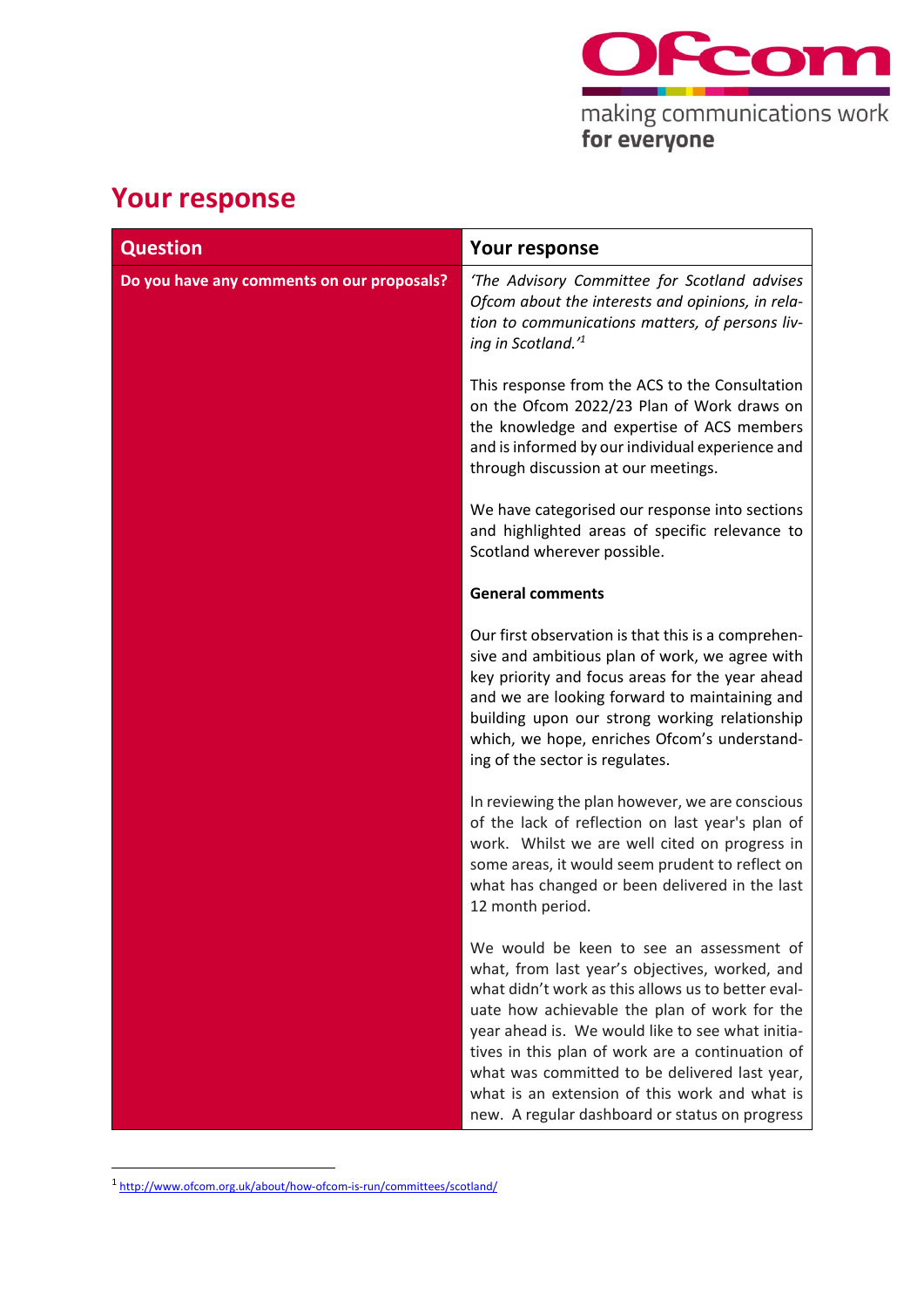would also be welcome for the year ahead to track progress.

We would suggest setting out the performance against the 2021/22 Consumer Outcome Measures<sup>2</sup> with a clear articulation of the path taken, success criteria and the development therefore of the new measures detailed in section 4.

Although we appreciate that Ofcom has no formal duties, we are delighted to see a commitment to drive towards net zero. Through corporate focus and in discussion with industry, we would also like to understand how Ofcom intends to role model this for the communications industry. For example, is there a set of metrics that Ofcom can put in place to help measure Communication Service Provider progress towards reducing energy consumed by the equipment in their networks and data centres.

We were also pleased to see a focus on diversity and inclusion highlighted in the plan of work. We welcome geographical representation from colleagues and offices and agree this is a key enabler to Ofcom's success. The diversity focus seems to be highlighted clearly with very little mention of inclusion initiatives; we would be keen to understand more about how Ofcom's culture is developing to become more inclusive. In particular, we would be delighted to see Ofcom role model this for the communications industry.

We feel there is good recognition that this plan of work will be progressed in a post-pandemic UK, and in particular the references to the changes in how we all connect for work now; we would like to see this recognition extended to home and leisure. Work practises have changed for individuals and businesses but so have many other aspects of life and we feel the plan of work should account for changes in lifestyle, hybrid working and virtual schooling as well.

<sup>&</sup>lt;sup>2</sup>[Statement: Ofcom's plan of work 2021/22](https://www.ofcom.org.uk/__data/assets/pdf_file/0019/216640/statement-plan-of-work-202122.pdf)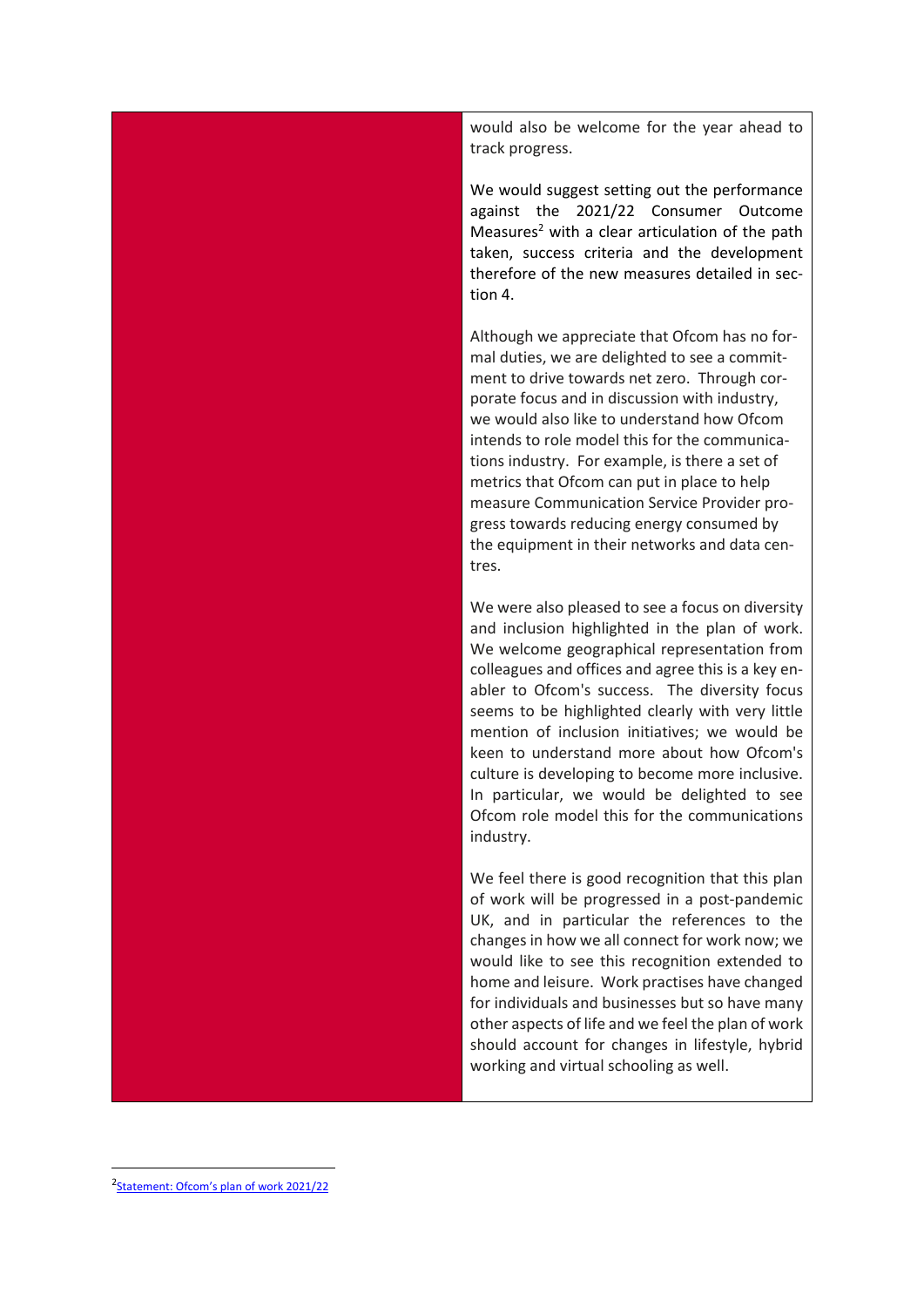Ofcom should also challenge itself as to whether the scope of work is suitable for a country recovering from a pandemic. The cost of living is increasing with affordability considerations, including social tariffs more important than ever. Ofcom has proven success in setting up mechanisms to support consumers, specifically vulnerable consumers, however we feel now is the time to evidence success and publish the tangible impacts.

Social tariffs are a good starting point, but we would like to see a commitment to measure the impact they are having and accountability for service providers to take appropriate steps to protect vulnerable consumers and ensure they can stay connected. We would suggest this is specifically considered as Ofcom shift their focus to 'monitoring and understanding the effect of the implementation and delivery of those [customer programmes] interventions'.

We would suggest that internal priorities are elevated to demonstrate that Ofcom appreciates the level of risk and is responding appropriately. We are really pleased to see recognition of the current skills and capability gap, and evidence of the great work to address. However, the commitment to develop Ofcom's skills and capability as their remit grows is of equal importance to the priorities for the year ahead with the latter a key enabler of the former.

The plan of work should demonstrate the same approach to business planning as Ofcom requires from others. For example, transparent performance reporting, risk-based, evidence-informed with a focus on building stakeholder trust and consumer focused thinking. We do not feel the plan meets this high bar currently.

We agree with the priorities set out but are concerned that the plan is too wide, and not focussed enough with clear metrics of success. There are some bold commitments to continuing work and developing work in certain areas, but there is often a lack of specificity.

The priorities cannot be delivered without the appropriate enablers in place, in this case skills and capability. There is also a biggest question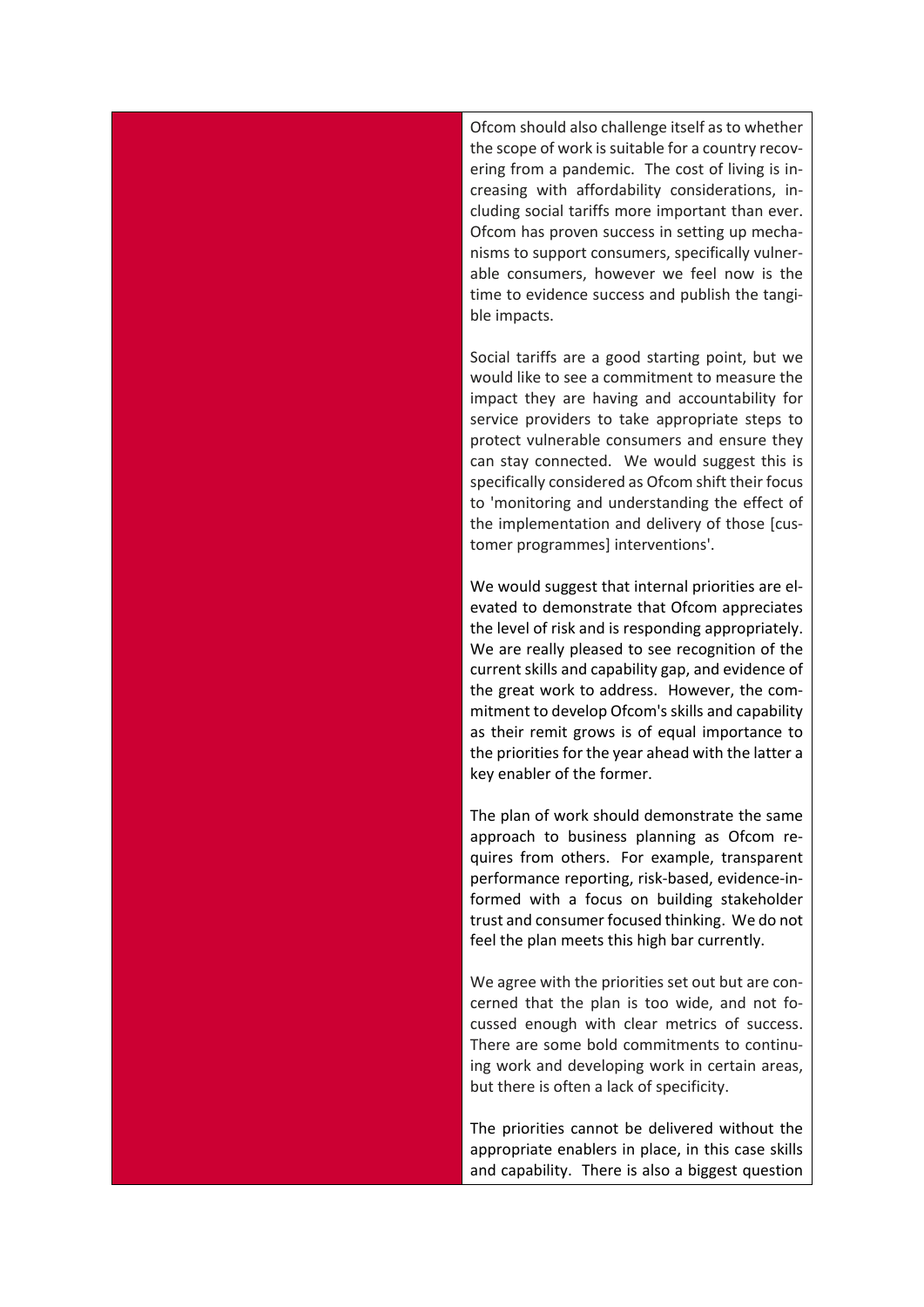regarding capacity of the organisation to undertake such a vast remit successfully. Due to sheer breadth of topics, we would question if Ofcom have the capacity to undertake the works to any great depth and if the impact on consumers therefore will be limited.

The pace of change, particularly in online safety, is phenomenal. Ofcom needs to demonstrate that it can demonstrate agility and respond to change. Similarly, there is a greater need to recognise the risk where there are multiple regulators involved in the same issues. The involvement with UKRN is key to this, however, there seems to be a lack of protocols to address disagreement raising a concern regarding consumer protection and consistency.

Highlighting the Ofcom values of collaboration, empowerment, agility, excellence and respect, and how these are to be demonstrated throughout the plan would support building credibility and trust. We feel is crucial that Ofcom does this, specifically when taking on new powers. Where public institutions presume trust and do not claim that space, it can be claimed by others with a different agenda; we feel there is an opportunity for Ofcom therefore to do this proactively and with vigour in this plan of work.

A single picture of the impact on consumers would help demonstrate that Ofcom's new powers do integrate well into Ofcom's existing work, and it would bring the plan to life. We would be interested to see how the suite of parallel strands of work impact on an individual household. This is something that ACS feels particularly strongly about and has raised as a point of note before, we feel there is a much more holistic view of consumers required by Ofcom to truly understand the digital divide and communications poverty.

For example, Ofcom has previously talked about the narrowing but deepening digital divide. The plan could look at those members of society for whom there are intersecting barriers and failures in communications. We would like to see Ofcom join the dots to ensure it really is making communications work for everyone and not focussing on advancing progress in each area in a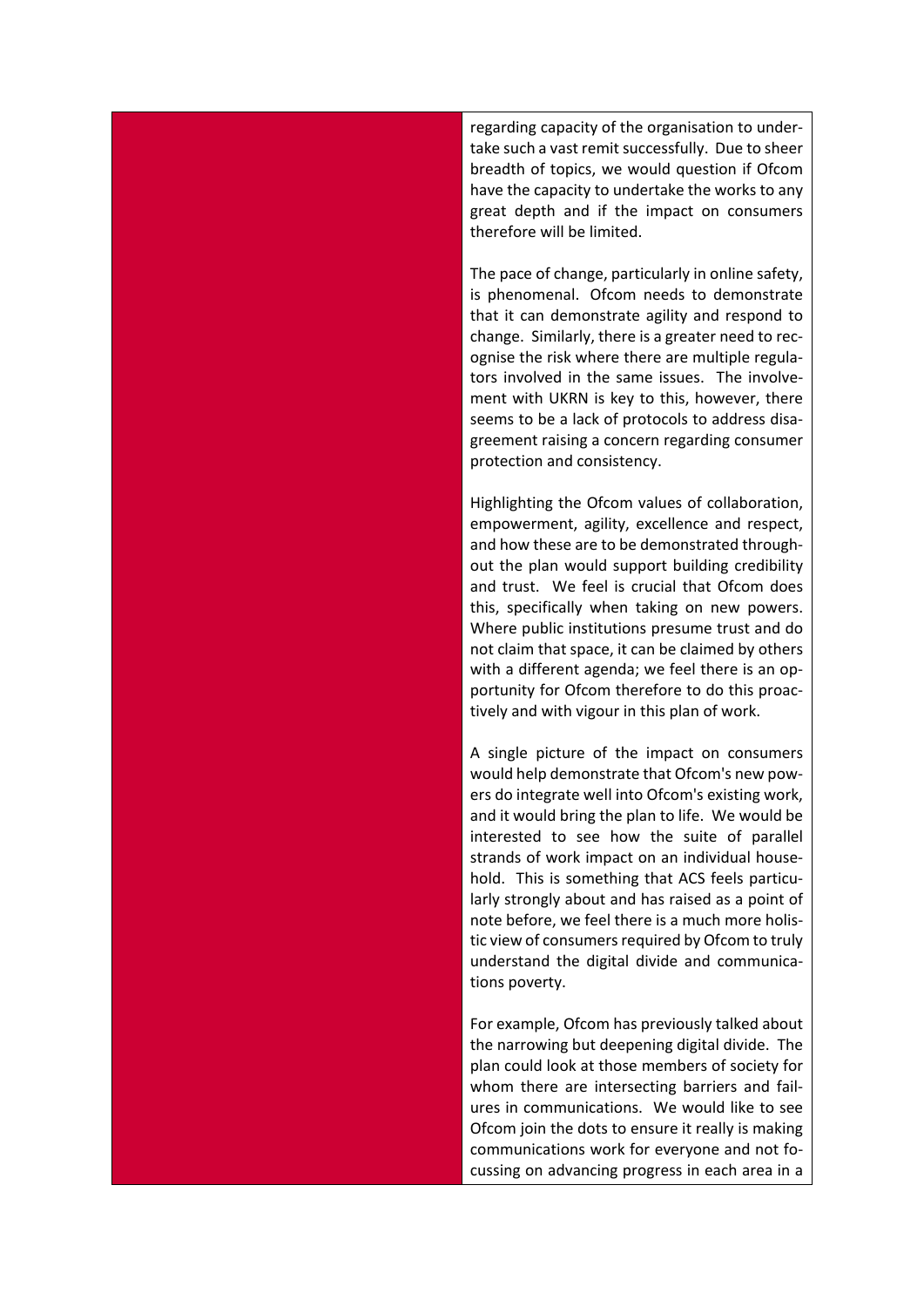siloed manner which ultimately, by default, will exclude parts of the population.

This is more prevalent in Scotland due to rurality and the challenges this brings to connectivity specifically. A consumer impacted by poor connectivity is the same consumer facing challenges with their local postal service or can't get an amazon delivery or has lost power due to a recent storm; these consumers need to be forefront of mind.

In reference to the Consumer Outcomes Measures specifically, we wish to highlight that the stated objectives of 'a reduction in the number of homes unable to get 10Mbit/s broadband' is not sufficient. We would advise that the annual report should also report on the number of homes and businesses getting 30 Mbit/s and 100 Mbit/s broadband throughput and above.

## **Postal Regulation**

We are waiting with anticipation the publication of Ofcom's review of postal regulation and are in agreement and support of the need for this work to be completed. This is crucial for Scotland and we are looking forward to working with Ofcom on the next steps following the conclusion of the review.

We are specifically concerned with a payment of £400 million in dividend to Royal Mail shareholders during the pandemic in parallel with the recent implementation of a 9.6% cost increase to wholesale postal operators, which will ultimately be passed onto the public sector and impact consumers.

## **Internet we can rely on**

The migration to VoIP will be very important in Scotland and could be viewed by some as a backward step as a result of the requirement for home phones to be supplied with electrical power. As well as the impact on older and vulnerable groups – who may struggle to understand why they need power for every phone they have – there is, in Scotland, a higher probability that business premises and homes could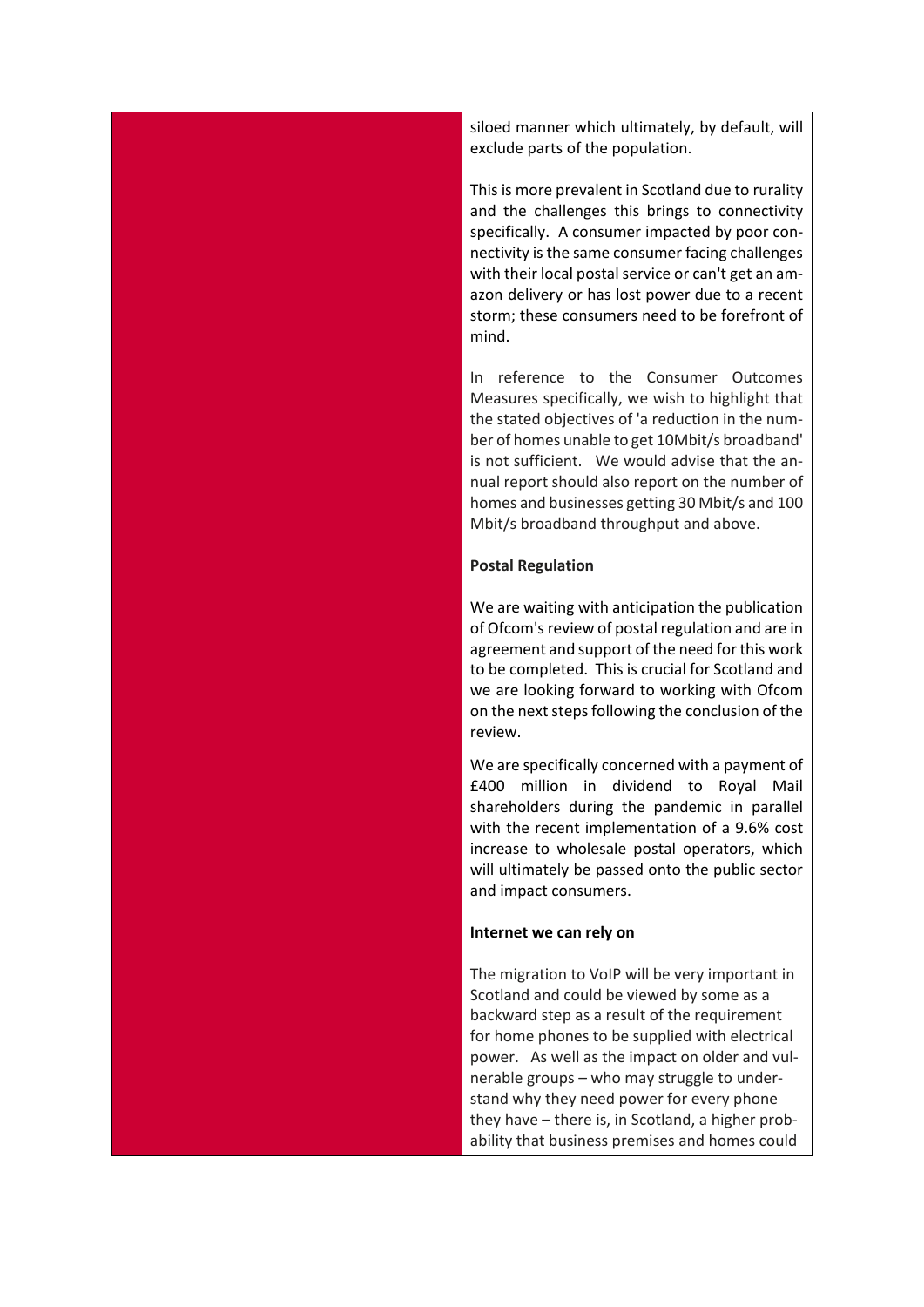be left behind as a result of poor internet connectivity. We need to see a clear statement that, during the migration of exchanges to full fibre, phone service will not be turned off to homes and business premises that do not have good levels of broadband internet.

This requirement for power to VoIP phones could also be a more significant issue in Scotland than in other parts of the UK, due to the likelihood of winter and high-wind storms in Scotland as witnessed recently.

It is also important to recognise that, if we are making communications work for everyone, then we need to offer suitable alternatives. Interestingly, in Scotland it is now law to have integrated fire and smoke alarms in every household with those that work via wireless internet non compliant due to the reliability of the connection. We need to be cognizant of consistency in policies impacting consumers or recognise distinctions for different approaches overtly.

We note reference to the Space sector and suggest this needs to be monitored and reported upon. It is important to inform the public as these new services launch to ensure accurate communication on their capabilities and to prevent miscommunication.

We are pleased to see Ofcom advocating the role of emerging tech in enabling more efficient use of spectrum. We would encourage Ofcom to consider some of the tools developed as part of the DCMS-funded 5G project called '5G New Thinking'3 , which has developed some automated tools for spectrum allocation.

Given recent reports of spectrum policy impacting aircraft operation as 5G macro cells were rolled out in the US, we are pleased to see Ofcom's intention to 'improve our understanding of spectrum use'. We know Ofcom are looking ahead also as wireless spectrum becomes increasingly congested to understand where potential spectrum conflicts could occur and take

<sup>3</sup> https://www.5gnewthinking.co.uk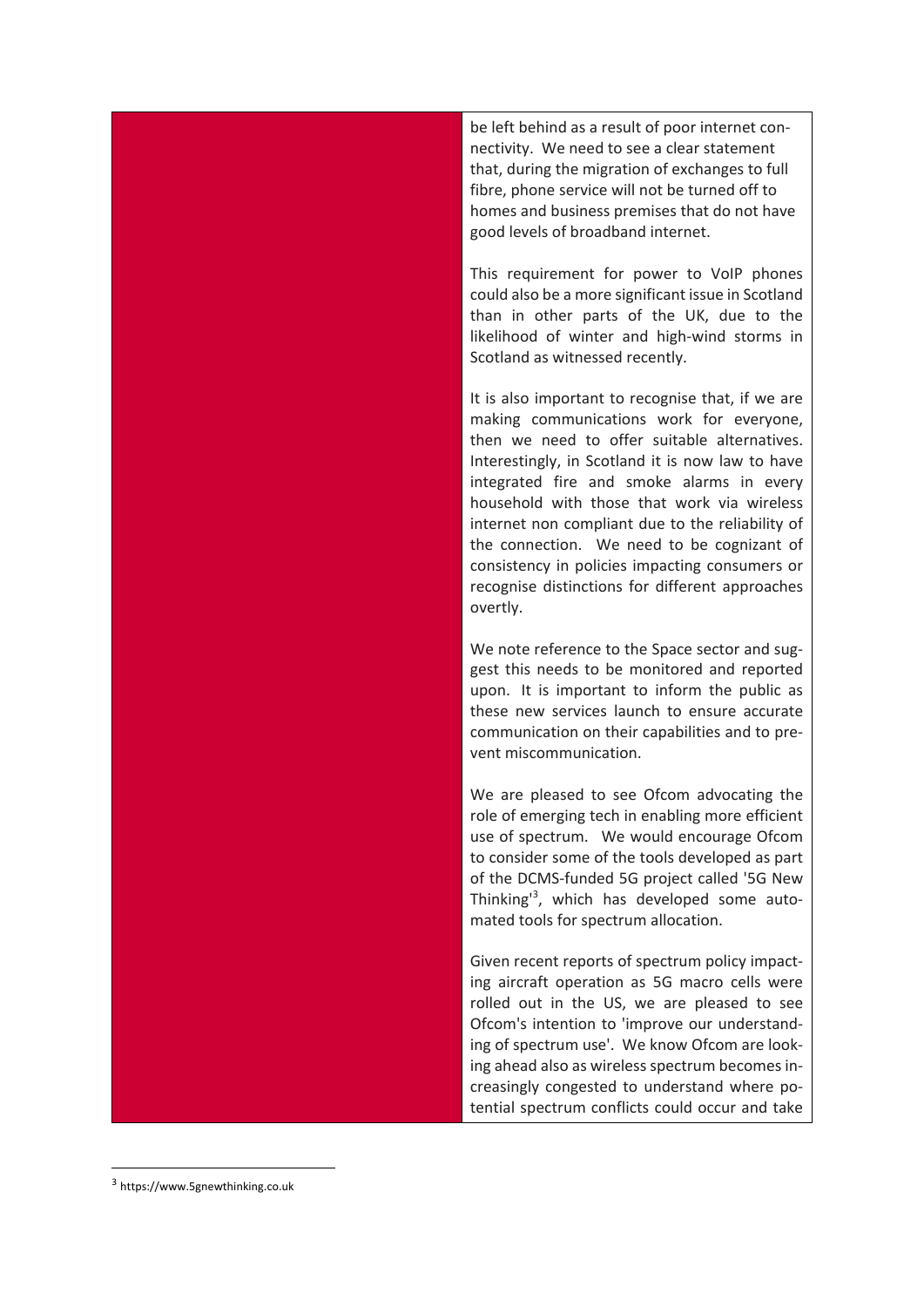proactive action, it may be useful to reference this in the plan of work.

We are unclear on the specific action regarding telecoms security and would encourage a more detailed view be included in the plan of work addressing how we measure whether the objectives here have been successfully met. This will be key for service providers.

We would encourage Ofcom to create a focus on the SP 'subscriber' network – that is, their network that is provided to consumers and businesses. This is distinct from their internal network, and we observe often that SPs invest heavily to protect their enterprise network but hold a view that their 'subscriber' network is less at risk and therefore does not hold the same priority status. We feel this is a crucial focus area linked to cyber protection.

A specific focus in Scotland is the R100 roll out and we would like to see enhanced reporting on this. In addition, as we move to gigabit ethernet, we would be interested to know how much of the still-to-be-delivered R100 original superfast plan be delivered as gigabit capable networks.

Telecoms advocacy in Scotland remains uncertain and although not highlighted in the plan of work, is an important issue for Scotland and we are concerned this may limit progress in some areas.

## **Media we trust and value**

We believe that 2022 will be an important year for broadcasting in Scotland and we would suggest that Ofcom should ensure that this is a key priority for the Ofcom Scotland team. There are some fast moving and far-reaching changes happening at a Westminster level which will impact on the Scottish sector.

A sudden BBC licence fee agreement has thrown up a £1.4bn funding gap which will increase the risk of centralisation as the organisation begins to consider cuts. Newer and more niche services (BBC Scotland channel) are likely to be under threat as bigger and more public services get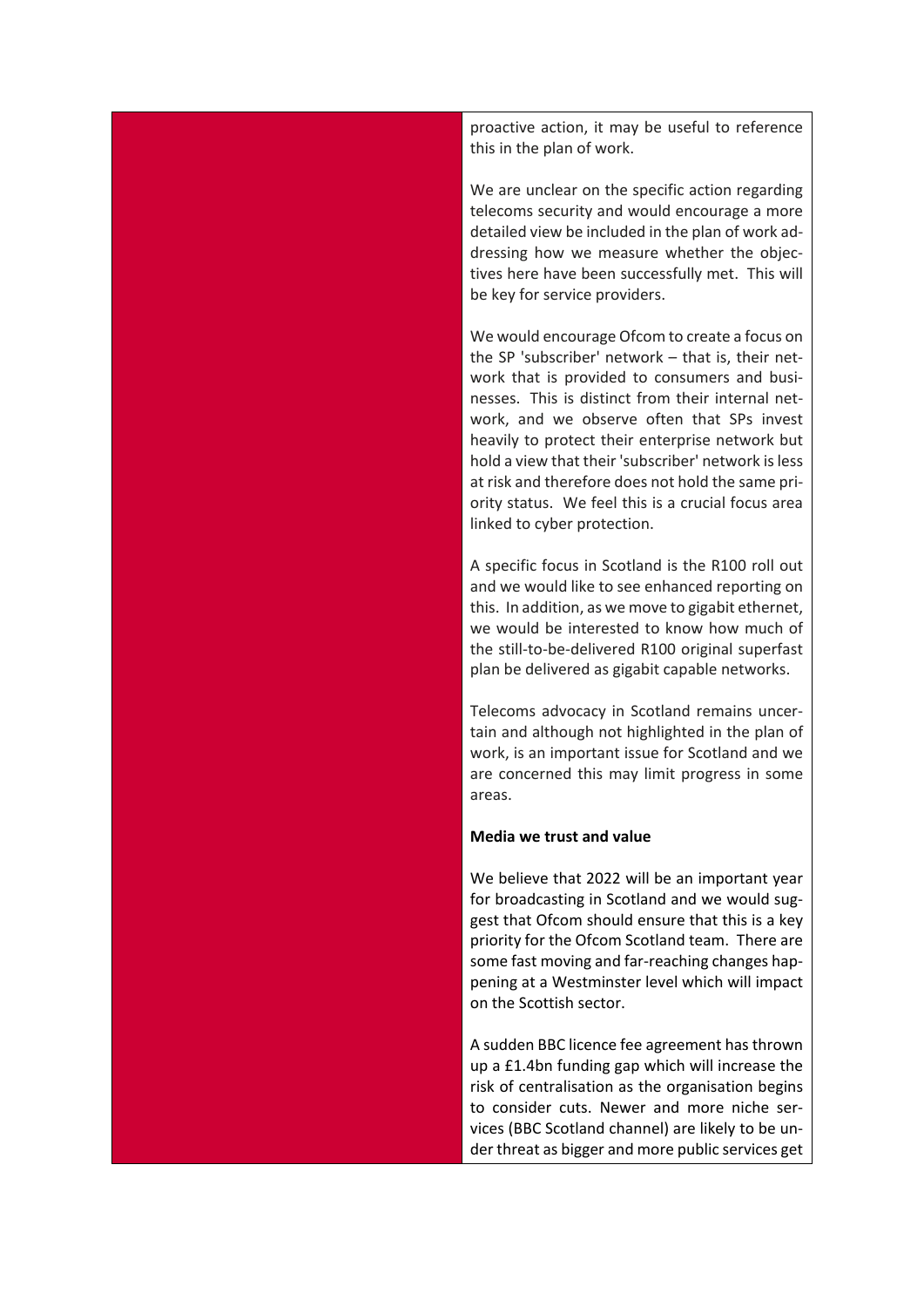ring fenced. All could affect the potential for the BBC to deliver on its public purpose 4.

2021 saw the BBC miss key targets for Scotland due to the pandemic and audience appreciation continued to be below other areas of the UK. It is important that this new BBC crisis does not allow under delivery to continue into 2022. The current Ofcom review of BBC regulation will be important in ensuring this for the future.

Changes are also happening across the rest of the sector. ITV have just announced the biggest change to their news output in over 20 years going from 30mins to 1hr of news a day. The immediate impact on STV is on local CAFF programming and the STV player.

The discussion on C4 privatisation continues but again a decision on that could appear within the year and the various scenarios mentioned (SKY, ITV or BBC studios becoming the new owners) will directly affect STV and the local production sector.

And this is the year that Ofcom have to report on the commercial viability of STV's broadcasting service indicating the potential for another 10yr licence. As we move from a medical pandemic to an economic crisis at a business and household level, linear advertising remains fragile and volatile. It is important that we understand the transition from linear to digital and how that impacts on STVs future and its place in the broadcasting economy of Scotland

We therefore believe that Ofcom will have to be vigilant in recognising consequences of any change within the sector and continue to monitor these, as a priority, through a Scottish prism. We would also urge Ofcom to monitor the BBC's ambition, outlined in this years Annual Plan, to 'increase the activity, visibility and powers of the BBC Boards committees for England, Scotland, Wales and Northern Ireland'.

As the key governance tool which can hold the BBC to account it is imperative that this commitment is delivered in 2022.

**We live a safer life online**